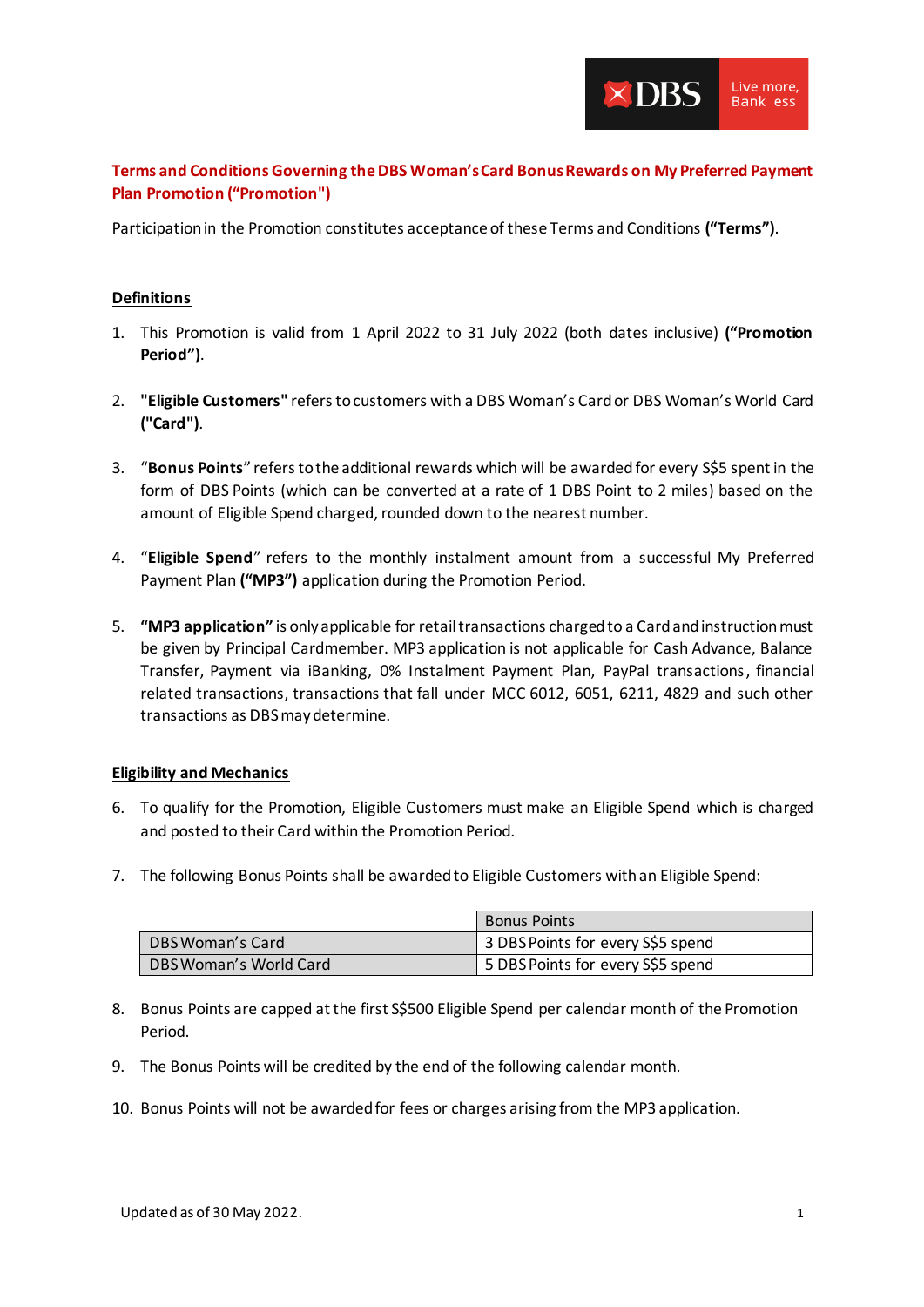

#### **General Terms and Conditions**

- 11. For the avoidance of doubt, DBS Points will be awarded for transactions utilised for MP3 application on the Card. Any DBS Points which were awarded on the transaction will not be reversed due to MP3 application during the Promotion Period.
- 12. Only posted transactions captured within the Promotion Period will be considered as Eligible Spend. DBS shall not be responsible for any failure or delay in posting of retail transactions which may result in Cardmembers being ineligible for the promotion.
- 13. Bonus Points awarded is non-exchangeable, non-transferrable and non-replaceable.
- 14. Bonus Points awarded for transactions that is subsequently reversed will be deducted from the Card Account accordingly.
- 15. Bonus Points will not be awarded to an Eligible Customer whose Card Account is delinquent, voluntarily or involuntarily closed or terminated or suspended for any reasons whatsoever during the Promotion Period.
- 16. For purposes of calculating the Bonus Points, spending by both Principal and Supplementary Cardmembers will be consolidated under the Principal Card Account.
- 17. DBS shall have the absolute discretion to postpone the awarding of Bonus Points for a reasonable period in the event of unforeseen circumstances, including but not limited to any delay arising from system issues.
- 18. Calculation of Eligible Spend is based on the transaction date of the MP3 monthly instalment charged to the Card Account.
- 19. DBS Rewards Programme Terms and Conditions apply. A copy of which can be found on [http://www.dbs.com.sg/iwov-resources/pdf/cards/rewards\\_programme\\_tnc.pdf](http://www.dbs.com.sg/iwov-resources/pdf/cards/rewards_programme_tnc.pdf).
- 20. The Terms shall be read in conjunction with the prevailing Woman's Card Promotions & Programmes and any other terms that may be relevant in connection with this Promotion (collectively the "Standard Terms"). In the event of any inconsistency between the Terms and the Standard Terms, the Terms shall prevail to the extent of such inconsistency.
- 21. DBS' decision on all matters relating to the Promotion shall be final. No correspondence or claims will be entertained.
- 22. DBS reserves the right at any time and at its sole discretion to vary these Terms and Conditions or suspend or terminate the Promotion without any notice or liability to any Cardmember, and all Cardmembers shall be bound by these amendments.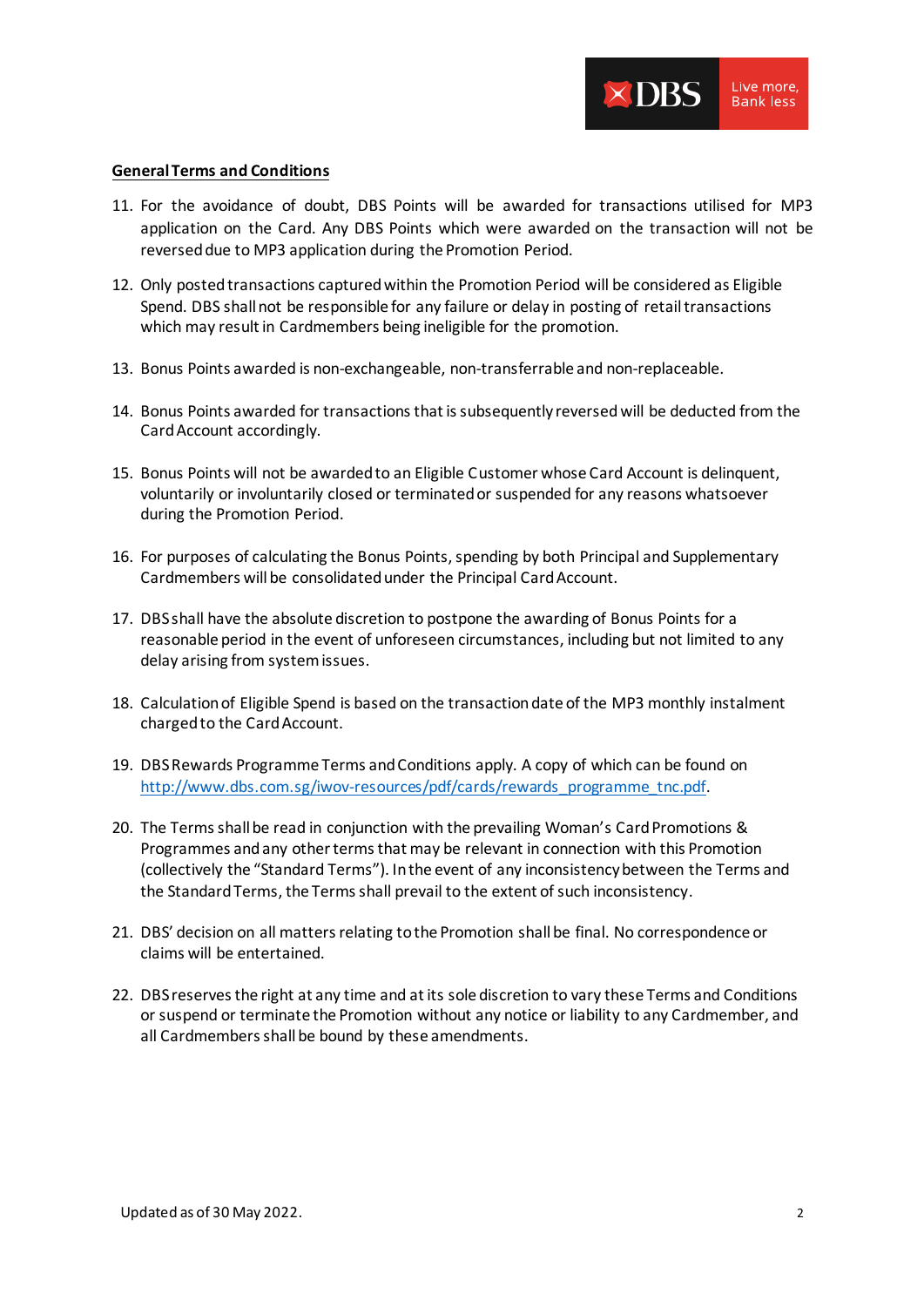

# **DBS Woman's Card Bonus Rewards on My Preferred Payment Plan Promotion Frequently Asked Questions ("FAQs")**

## **1. When is the Promotion happening?**

This Promotion is valid from 1 April 2022 to 31 July 2022 (both dates inclusive) ("**Promotion Period**").

## **2. Who is eligible for the Promotion?**

The Promotion is only applicable to customers with a principal DBS Woman's Card or DBS Woman's World Card ("**Eligible Customers**"). No registration is required.

## **3. How do I qualify for the Promotion?**

Eligible Customers must make a successful My Preferred Payment Plan application and monthly instalment amount must be charged and posted to their DBS Woman's Card or DBS Woman's World Card ("**Eligible Card**") within the Promotion Period ("**Eligible Spend**").

## **4. Is this Promotion applicable to Supplementary Cardmembers?**

Supplementary Cardmembers spend will be accumulated towards the Eligible Spend under Principal Card for this Promotion.

# **5. Is there a minimum spend requirement?**

No, there is no minimum spend required.

## **6. What is considered an Eligible Spend?**

Eligible Spend refers to the monthly instalment amount from a successful My Preferred Payment Plan application of any tenure. For terms and conditions regarding My Preferred Payment Plan, clic[k here.](https://www.dbs.com.sg/iwov-resources/media/pdf/cards/promotions/mppp-fee-tnc.pdf)

# **7. When will the My Preferred Payment Plan monthly instalment be posted to my Card Account?** The monthly instalment from My Preferred Payment Plan will be charged to your Card Account on your next credit card statement date.

## **8. Can I accumulate my Eligible Spend across multiple transactions?**

Yes, you can have multiple monthly instalment transactions throughout the Promotion Period. Bonus Points will be awarded for the first S\$500 worth of Eligible Spend per calendar month.

# **9. Where can I check on my Eligible Spend accumulated for this Promotion?**

You can track your Eligible Spend at your convenience on the DBS PayLah! app.

You will need to log in to DBS PayLah! app, tap on 'Rewards' at the bottom menu bar, then tap on the promotion banner. You will be able to view your spend progress. The Promotion Tracker will be updated within 3 working days after each Eligible Spend is reflected in your transaction history.

Don't have DBS PayLah! App? Download DBS PayLah! via App Store, Google Play or AppGallery.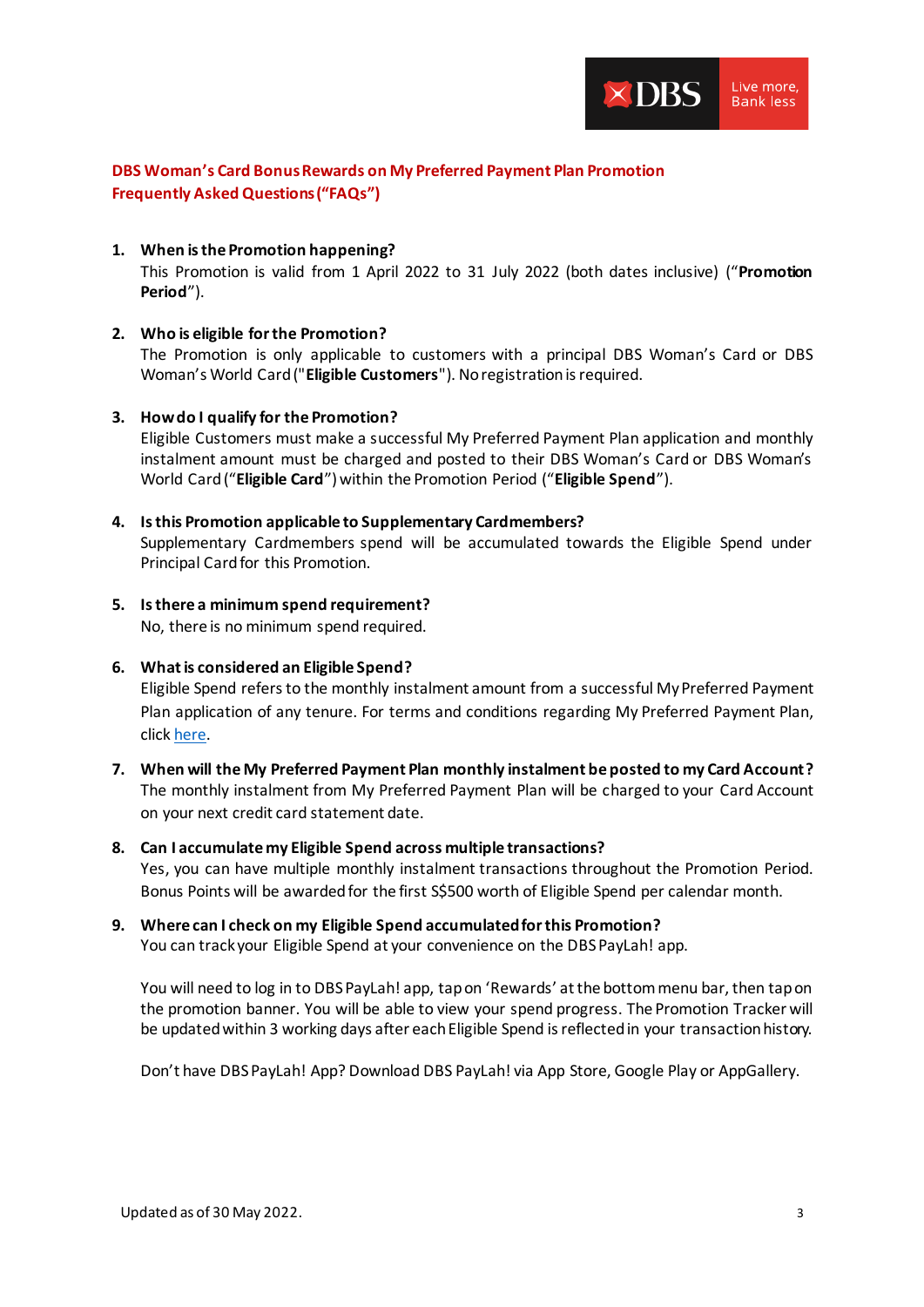

## Example of spend tracker in April: